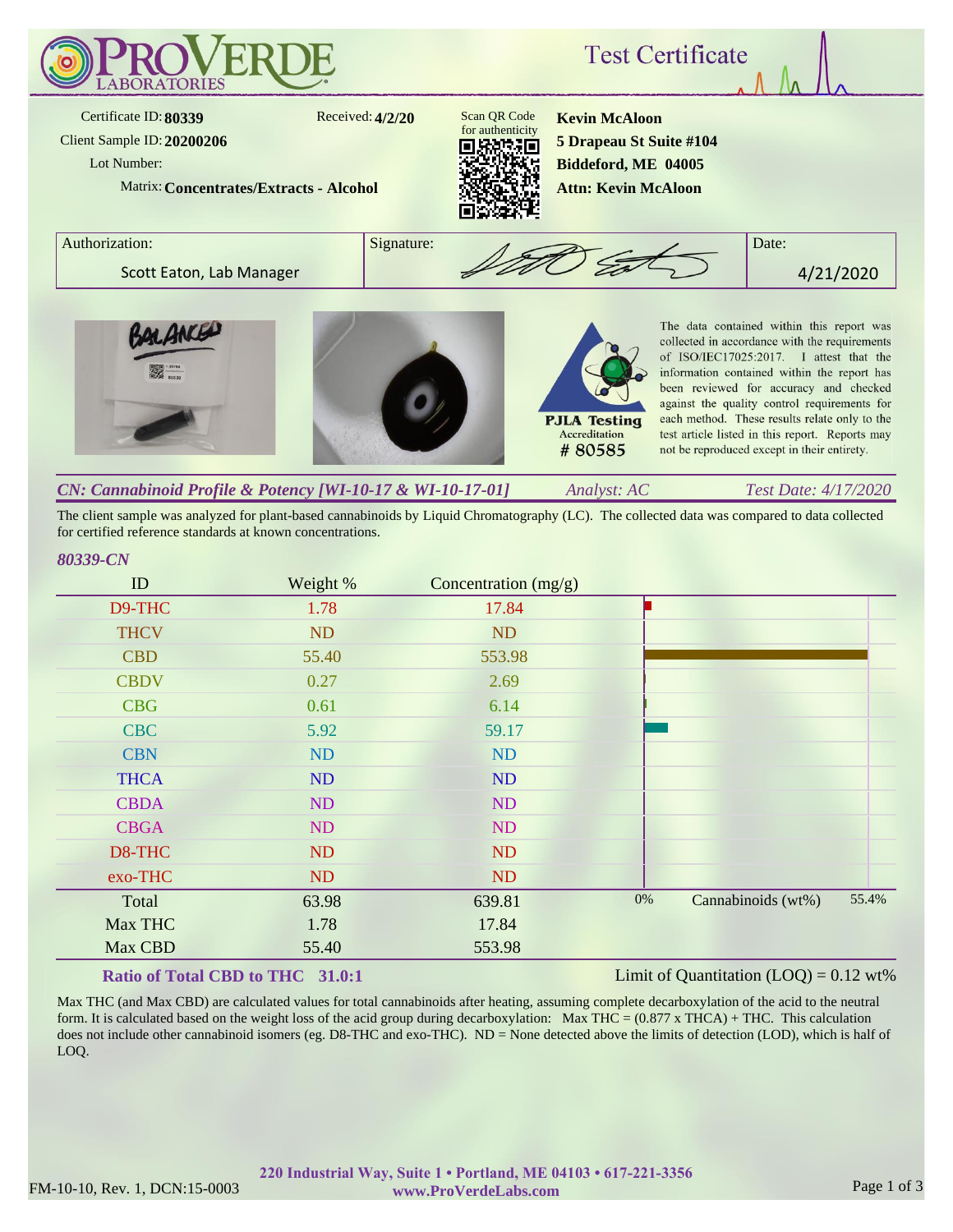| <b>HM: Heavy Metal Analysis [WI-10-13]</b> | <i>Analyst: CJS</i> | <i>Test Date: 4/9/2020</i> |
|--------------------------------------------|---------------------|----------------------------|
|--------------------------------------------|---------------------|----------------------------|

This test method was performed in accordance with the requirements of ISO/IEC 17025. These results relate only to the test article listed in this report. Reports may not be reproduced except in their entirety.

| 80339-HM       |         |                                     |    |     | Use Limits <sup>2</sup> ( $\mu$ g/kg) |               |
|----------------|---------|-------------------------------------|----|-----|---------------------------------------|---------------|
| Symbol         | Metal   | Conc. $\frac{1}{\mu}$ ( $\mu$ g/kg) | RL | All | Ingestion                             | <b>Status</b> |
| As             | Arsenic | <b>ND</b>                           | 50 | 200 | 1500                                  | <b>PASS</b>   |
| C <sub>d</sub> | Cadmium | <b>ND</b>                           | 50 | 200 | 500                                   | <b>PASS</b>   |
| Hg             | Mercury | N <sub>D</sub>                      | 50 | 100 | 1500                                  | <b>PASS</b>   |
| Pb             | Lead    | ${\rm ND}$                          | 50 | 500 | 1000                                  | <b>PASS</b>   |

1) ND = None detected to Lowest Limits of Detection (LLD)

2) MA Dept. of Public Health: Protocol for MMJ and MIPS, Exhibit 4(a) for all products.

3)USP exposure limits based on daily oral dosing of 1g of concentrate for a 110 lb person.

| <b>PST: Pesticide Analysis [WI-10-11]</b> | <i><b>Analyst: LCH</b></i> | <b>Test Date:</b> $4/16/2020$ |
|-------------------------------------------|----------------------------|-------------------------------|
|                                           |                            |                               |

The client sample was anlayzed for pesticides using Liquid Chromatography with Mass Spectrometric detection (LC/MS/MS). The method used for sample prep was based on the European method for pesticide analysis (EN 15662).

*80339-PST*

| Analyte            | CAS           | Result   | Units | <b>LLD</b> | Limits (ppb) | <b>Status</b> |
|--------------------|---------------|----------|-------|------------|--------------|---------------|
| Abamectin          | 71751-41-2    | ND       | ppb   | 0.2        | 300          | <b>PASS</b>   |
| Azoxystrobin       | 131860-33-8   | ND       | ppb   | 0.10       | 40000        | <b>PASS</b>   |
| <b>Bifenazate</b>  | 149877-41-8   | ND       | ppb   | 0.10       | 5000         | <b>PASS</b>   |
| <b>Bifenthrin</b>  | 82657-04-3    | ND       | ppb   | 0.20       | 500          | <b>PASS</b>   |
| Cyfluthrin         | 68359-37-5    | ND       | ppb   | 0.50       | 1000         | <b>PASS</b>   |
| <b>Dichlorvos</b>  | $62 - 73 - 7$ | ND       | ppb   | 3.00       | 10           | <b>PASS</b>   |
| Etoxazole          | 153233-91-1   | ND       | ppb   | 0.10       | 1500         | <b>PASS</b>   |
| Fenoxycarb         | 72490-01-8    | ND       | ppb   | 0.10       | 10           | <b>PASS</b>   |
| Imazalil           | 35554-44-0    | ND       | ppb   | 0.10       | 10           | <b>PASS</b>   |
| Imidacloprid       | 138261-41-3   | ND       | ppb   | 0.10       | 3000         | <b>PASS</b>   |
| Myclobutanil       | 88671-89-0    | ND       | ppb   | 0.10       | 9000         | <b>PASS</b>   |
| Paclobutrazol      | 76738-62-0    | ND       | ppb   | 0.10       | 10           | <b>PASS</b>   |
| Piperonyl butoxide | $51-03-6$     | ND       | ppb   | 0.10       | 8000         | <b>PASS</b>   |
| Pyrethrin          | 8003-34-7     | ND       | ppb   | 0.1        | 1000         | <b>PASS</b>   |
| Spinosad           | 168316-95-8   | $\rm ND$ | ppb   | 0.1        | 3000         | <b>PASS</b>   |
| Spiromesifen       | 283594-90-1   | ND       | ppb   | 0.10       | 12000        | <b>PASS</b>   |
| Spirotetramat      | 203313-25-1   | ND       | ppb   | 0.10       | 13000        | <b>PASS</b>   |
| Trifloxystrobin    | 141517-21-7   | ND       | ppb   | 0.10       | 30000        | <b>PASS</b>   |

\* Testing limits for ingestion established by the State of California: CCR, Title 16, Division 42, Chapter 5, Section 5313. ND indicates "none detected" above the lower limit of detection (LLD). Analytes marked with (\*) indicate analytes for which no recovery was observed for a prespiked matrix sample.